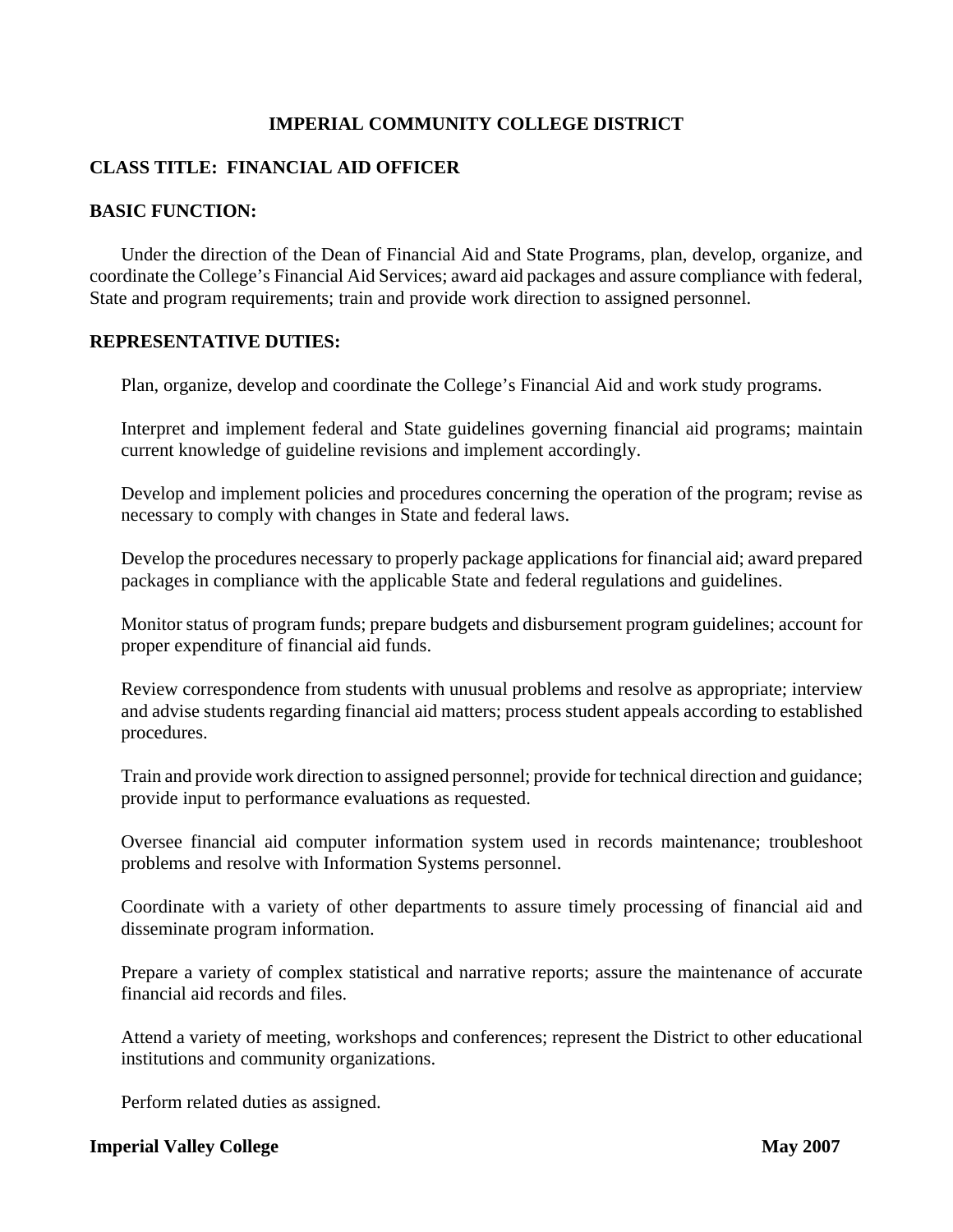## **FINANCIAL AID OFFICER (Continued) Page 2**

### **KNOWLEDGE AND ABILITIES:**

### KNOWLEDGE OF:

Federal, State and local student financial aid and award programs, regulations and guidelines. Interviewing techniques.

Personal and financial problems of disadvantaged students.

Modern office practices, procedures and equipment.

Data processing applications to financial aid records.

Principles and practices of training and work direction.

College work study program.

Correct English usage, grammar spelling, punctuation and vocabulary.

District organization, operations, policies and objectives.

Oral and written communication skills.

Applicable sections of State Education Code and other applicable laws.

Interpersonal skills using tact, patience and courtesy.

### ABILITY TO:

Plan, develop, organize and coordinate financial aid.

 Read, interpret, explain and apply provisions of federal, State and local rules, regulations and guidelines related to financial aid programs.

Relate effectively with socially disadvantaged students.

Exercise sound judgment in reviewing and screening applications for financial aid to determine eligibility.

Add, subtract, multiply and divide quickly and accurately.

Establish and maintain cooperative and effective working relationships with others.

Work independently with little direction.

Analyze situations accurately and adopt an effective course of action.

Meet schedules and time lines.

Plan and organize work.

Train and provide work direction to others.

Maintain records and prepare complex reports.

Work confidentially with discretion.

Communicate effectively both orally and in writing.

Operate a vehicle, and drive defensively.

**EDUCATION AND EXPERIENCE:** Any combination equivalent to: two years of college course work and two years of increasingly responsible experience in a college financial aid program.

**LICENSES AND OTHER REQUIREMENTS:** Valid California driver's license.